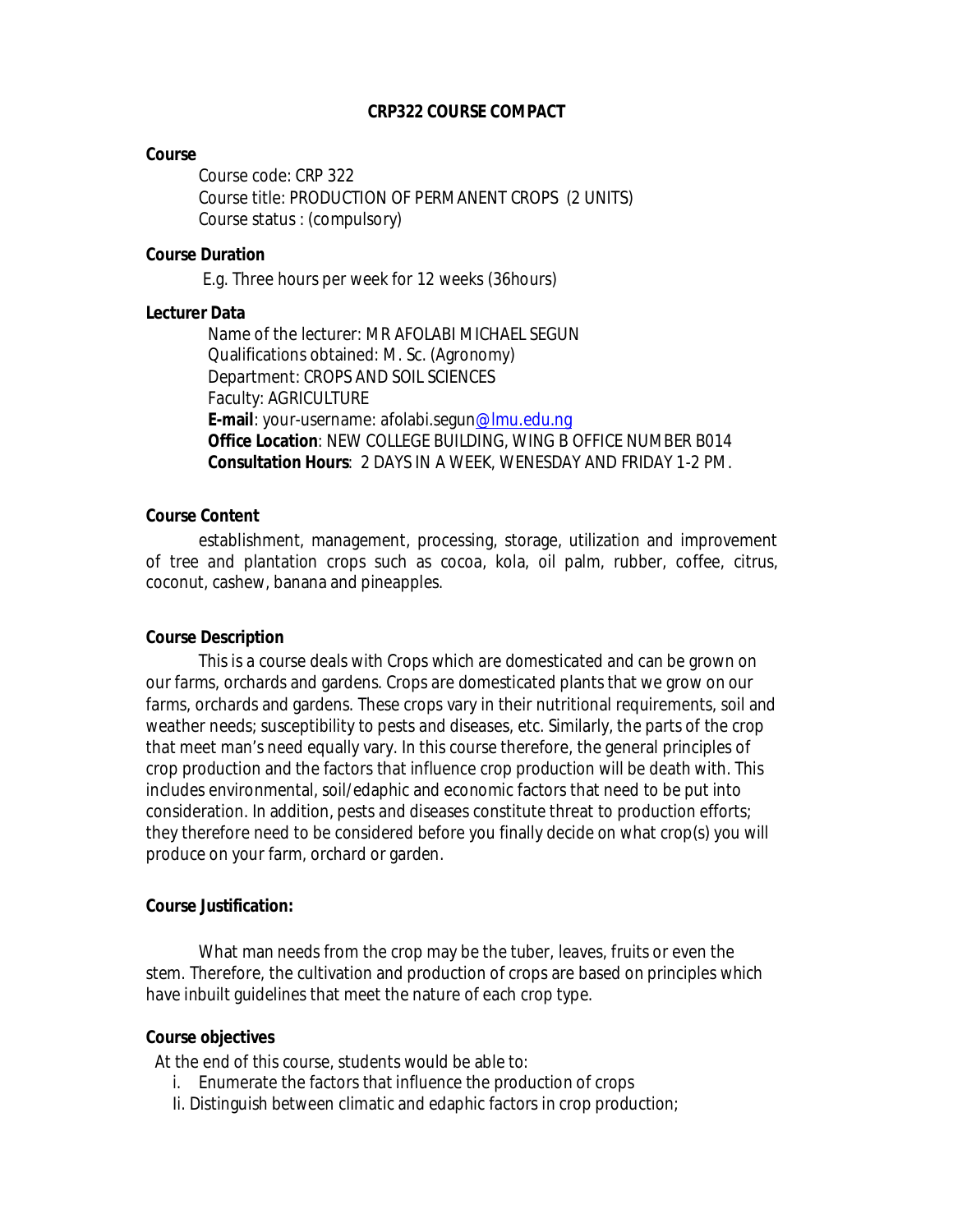iii. Indentify economic factors which influence the types of crops can be grow in an area

Associate particular crop (types) to particular areas and climatic conditions.

### **Course Requirement**

To derive maximum benefits from the course, the course requires that the students be familiar with principles , problems and prospect of crop

Being a practical course student is expected to indentify and propagate at least five permanent crops in his/her area.

#### **Method of Grading-**

| S/N | Grading                     | Score $(\%)$ |
|-----|-----------------------------|--------------|
|     | Test                        | 20           |
|     | Assignment                  | 5            |
|     | Practical (laboratory work) | 5            |
|     | <b>Final Examination</b>    | 70           |
|     | Total                       | 100          |

### **Course Delivery Strategies – Illustration below:**

Lecturing method complimented with field work will be adopted. In the field permanent crops will be shown to student and they will be given seed of any to plant.

### **LECTURE CONTENT**

For this section- the lecturer provides the topic of each week, objectives, description, study question and other information posted below.

## **Week 1: Factors Affecting Permanent Crop Production**

## **Objectives (list the objectives)**

The students at the end of the lectures for the week should be able to

1. Identify economic factors which influence the types of crops you will grow in your area;

**DEDEEDEDED** Distinguish between climate and weather

## **Description**

## First hour: **Climatic Factors**

The average weather conditions of a place over a period of thirty five to forty (35- 40) years is called climate. The major elements that make up the weather are:

rainfall/precipitation, temperature, relative humidity, wind, sunlight and solar radiation. The values of the above listed variables at any particular times constitute the weather of the place.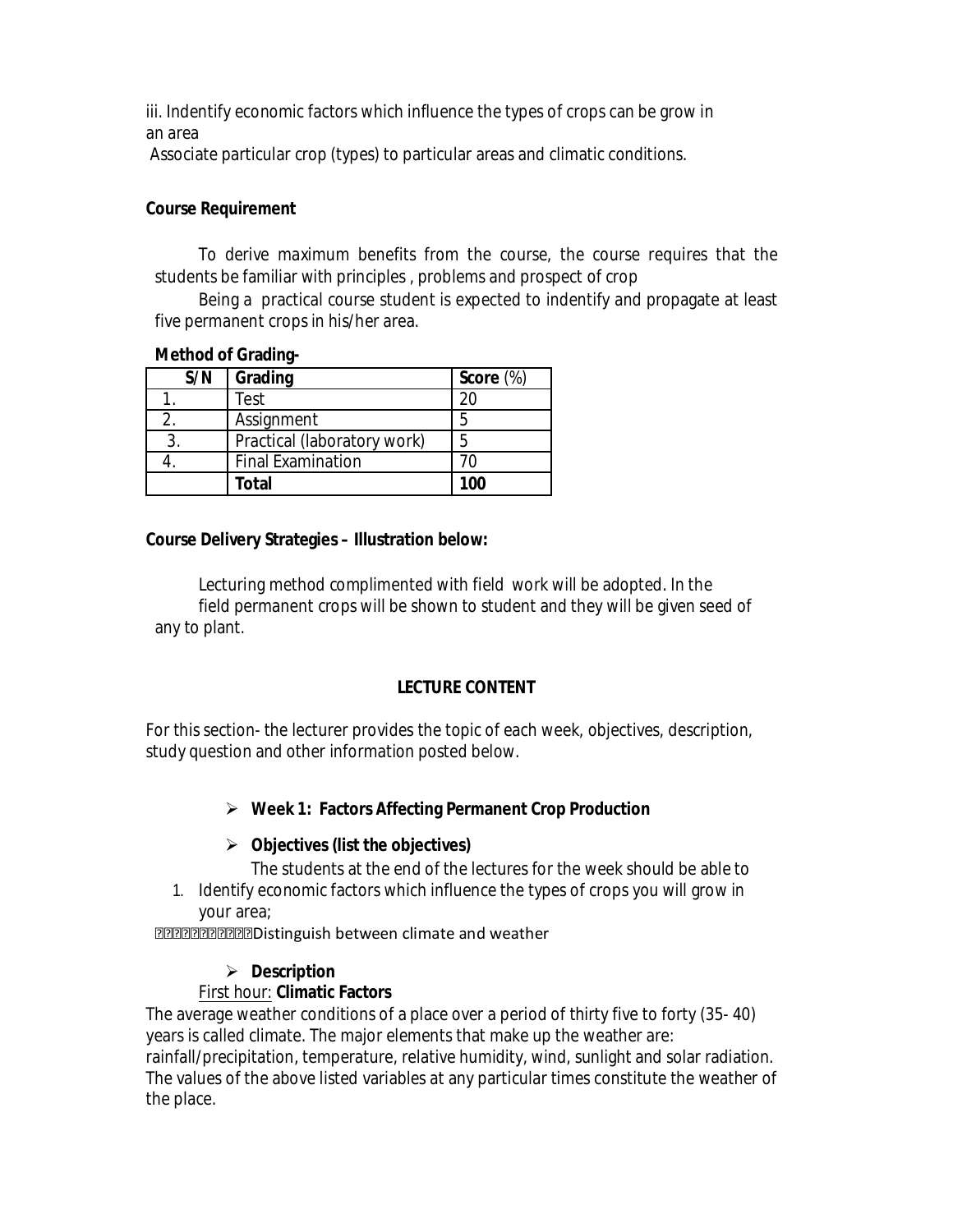### Second hour

### **PESTS and DISEASES**

Crops respond to other environmental variables that do not constitute climatic elements. These variables include pests and diseases.

Third hour,

### **Edaphic / Soil Factors**

Soil is the medium on which crops grow and maintain their existence – in other words, soil forms the home of crops.

### **Study Question:**

Identify climatic elements and edaphic variables that influence crop production.

2. Discuss the classification of agricultural crops from:

a. the farmer perspective.

b. biological point.

### **Reading List –**

Production. . New York: Macmillam Publishing Co., Inc

Ogunboyede, M.O, (2000): Introduction to Animal and Crop Production in the Tropics. Lagos: Peakey and Sons Publishers.

Ogunrinde, S.I. (1991): Food Crisis in Nigeria: A Paper presented at the 4<sup>th</sup> National Conference of Agricultural Educators of Nigeria at Ahmadu Bello University, Zaria. Ogunrinde, S.I. (1996) The Earth Realms and Agriculture. Lagos, Transcorp Publishers. pp.278

## **Week 2**

## **PRINCIPLES And OPERATIONS In TREE CROP PRODUCTION**

 $\triangleright$  Objectives (List The Objectives)

At the end of the lecture, student should be able to:

Describe basic principles in the selection of seeds, care of seeds, planting of seeds; growing of seedlings, and care for seedlings at the pre-nursery, nursery and the field levels

Describe the management operations that are critical in the production of permanent crop seedlings—weeds, pests and disease, water and soil nutrient.

Describe major field operations in permanent crop production-- weeds, pests and disease management, water and soil nutrient management, harvesting, processing and storage.

## **Description**

## First hour: **Nursery activities and Operations**

Nurseries are places where seedlings are raised for planting purposes. In the nursery the young seedlings are tendered to develop in such a way as to be able to endure the hard field conditions. Nursery seedlings become the planting material for plantations. **Nursery** 

seedlings are found to have better survival rate than seeds sown directly in the field. Second hour

### **Choice of site for the nursery**

When the site of a nursery is to be selected, four questions usually arise:

i. What is the type of the nursery?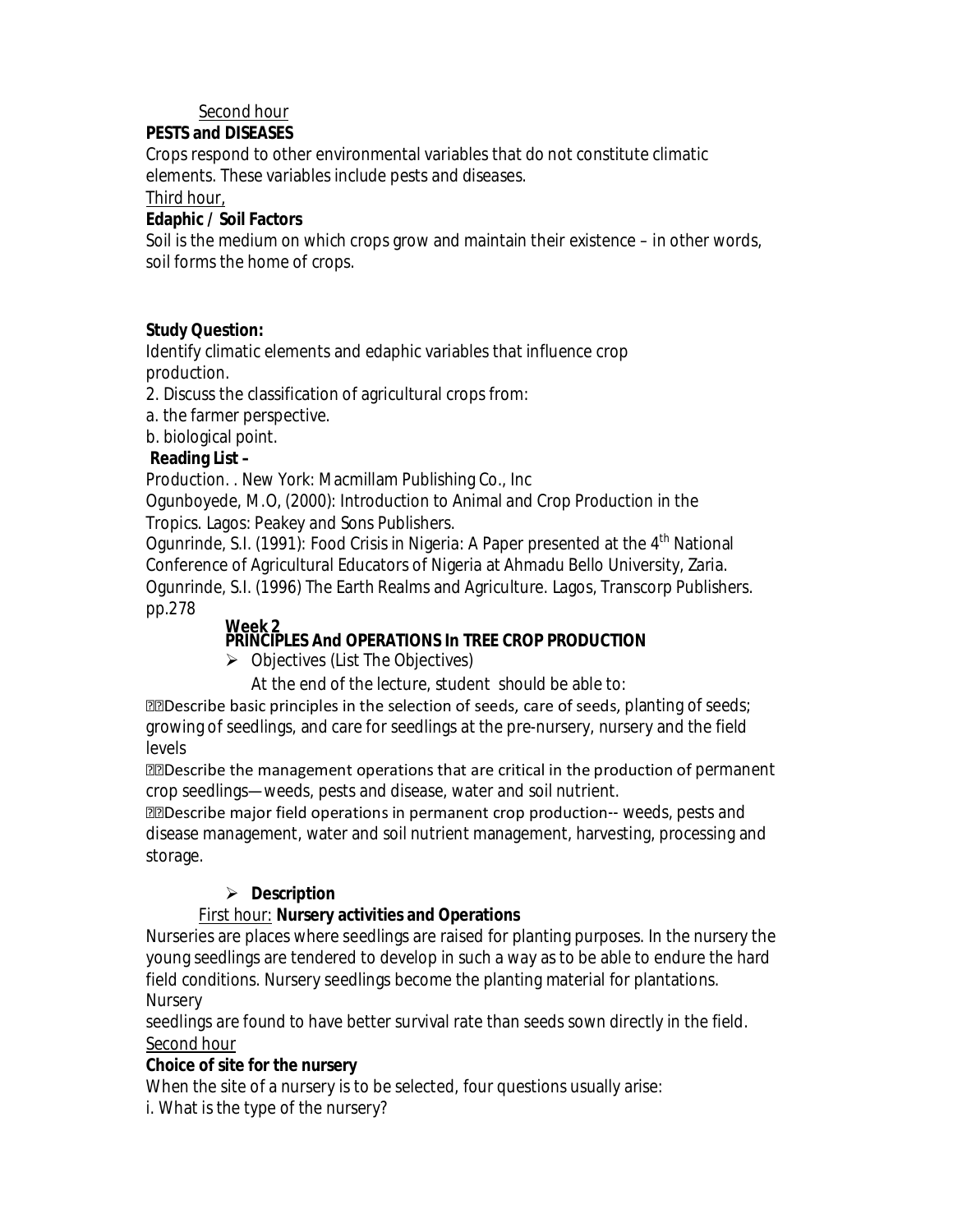ii. What is the size of the nursery?

iii. Seedling demand.

iv. Transport or distance from the nursery to places of seedling demand.

Third hour,

### **Design of the nursery**

Having decided on the site and size of the nursery, the site is carefully levelled, fenced, and a shelter from the prevailing wind is established.

### **Study Question:**

1. In what crops are pre- nursery operations necessary?

2. What constitute nursery operations in permanent crops?.

### **Reading List –**

Appleton, Bonnie L. and Susan C. French. (2000). Weed suppression for container-grown willow using copper-treated fabric disks. HortTechnology. January-March. p. 204-206.

Arent, Gale L. (1996). The greenhouse wastestream. HortTechnology. October-December p. 365-366.

Biddinger, Eric, Dave Beattie, and Robert Berghage. (1999). The effects of coppertreated fiber containers on the growth of four commercial plant species. Greenhouse Product News. October. p. 22, 24-27.

#### **Week 3 STIMULANT/BEVERAGE CROPS**

Objectives :

At the end of the lecture, student should be able to:

Identify a cacao tree.

*EDIdentify the different types and varieties grown in your area.* 

Describe the operations performed:

o at the nursery level,

o at the field level,

o during grading,

o during storage of dry beans.

Describe fermentation processes.

List some of the products derived from cocoa.

### **Description**

## First hour: **Botany of Cacao**

Scientific classification of cocoa

**Kingdom**: Plantae

**Division**: Magnoliophyta

**Class**: Magnoliopsida

**Order**: Malvales

**Family**: Sterculiaceae

**Genus**: Theobroma.

**Species**: cacao

Binomial name: **Theobroma cacao Lineus (L)**

Second hour **Cocoa tree (CACAO) varieties**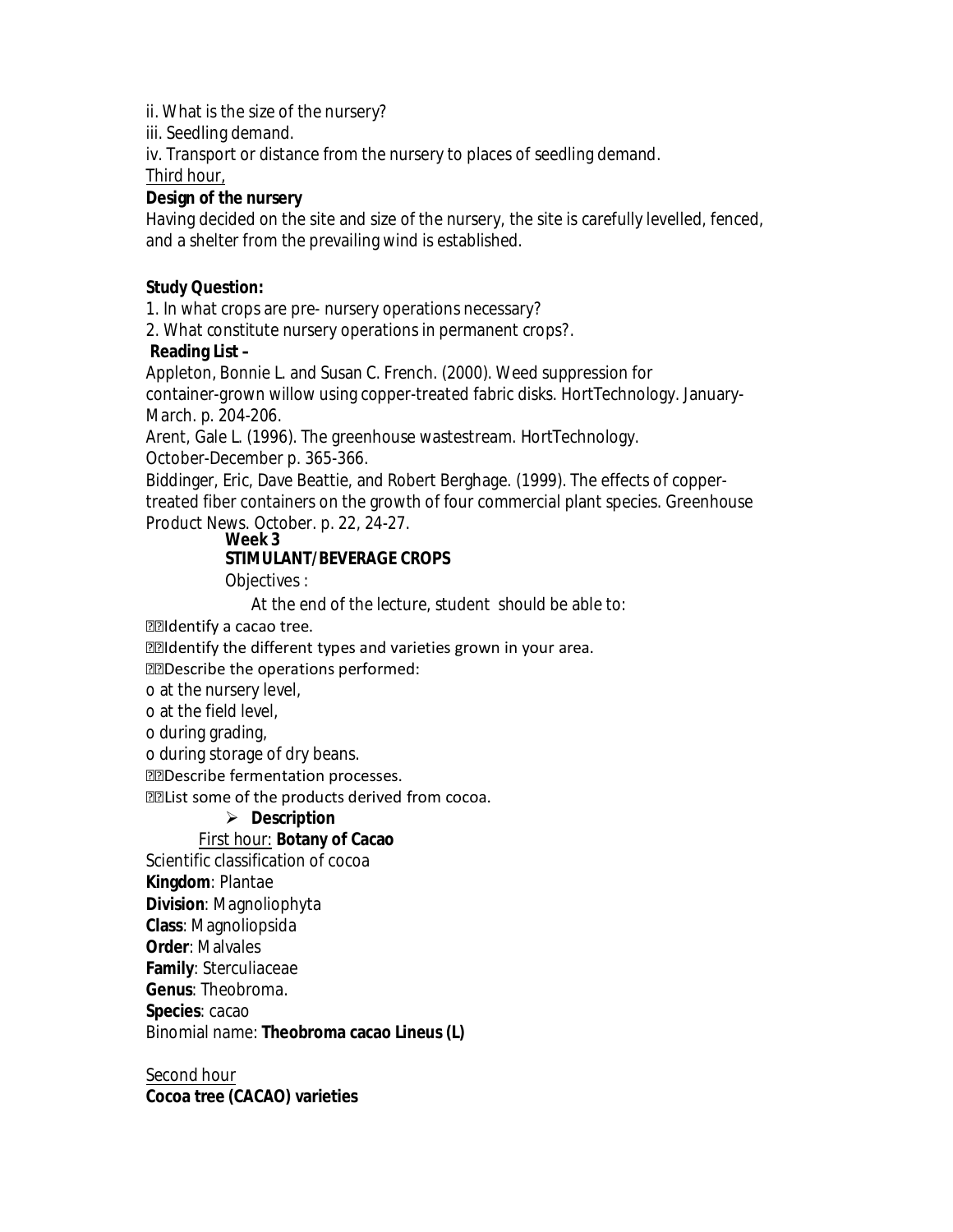**Criollos** dominated the market until the middle of the eighteenth century but today only a few, if any, pure Criollo trees remain. Criollo cacao typically has red or yellow pods, some being green or white (as in the case of Porcelana). The pods have bumpy or warty skin with pointed tips.

The beans, on the other hand, vary from light purple to white in color, and they are plump and full. In general, the beans from criollo cacao are considered to have a finer flavor than that of other varieties of cacao. The criollo trees are not very diseaseresistant, and hence they are hard for farmers to grow and keep healthy. Third hour,

### **Cocoa Flowers**

It is interesting to note that the cacao flowers have no smell. It is for this reason that bees and other pollinating insects do not fertilize the cacao flowers but instead leave pollination to other insects.

Rallination of the cacan flower necurs in the than grain of middes and other than de insects.

## **Study Question:**

1 Distinguish between the three breeds of cocoa

### **Reading List –**

Appleton, Bonnie L. and Susan C. French. (2000). Weed suppression for container-grown willow using copper-treated fabric disks. HortTechnology. January-March. p. 204-206.

Arent, Gale L. (1996). The greenhouse wastestream. HortTechnology.

October-December p. 365-366.

Biddinger, Eric, Dave Beattie, and Robert Berghage. (1999). The effects of coppertreated fiber containers on the growth of four commercial plant species. Greenhouse Product News. October. p. 22, 24-27.

### **Week 4 STIMULANT/BEVERAGE CROPS (CONTD)**

Objectives :

At the end of the lecture, student should be able to:

Identify a cacao tree.

**ELI** dentify the different types and varieties grown in your area.

Describe the operations performed:

o at the nursery level,

o at the field level,

o during grading,

o during storage of dry beans.

Describe fermentation processes.

**MEList some of the products derived from cocoa.** 

## **Description**

## First hour: **PESTS & DISEASE CONTROL IN COCOA**

Common pests on cacao area: termites, caterpillars, aphids, mealy-bugs and capsid bugs. They are more prevalent during the dry season. Insecticides as: Gammalin, Aldrex, Aldrin etc., should be used at the recommended dosages. Second hour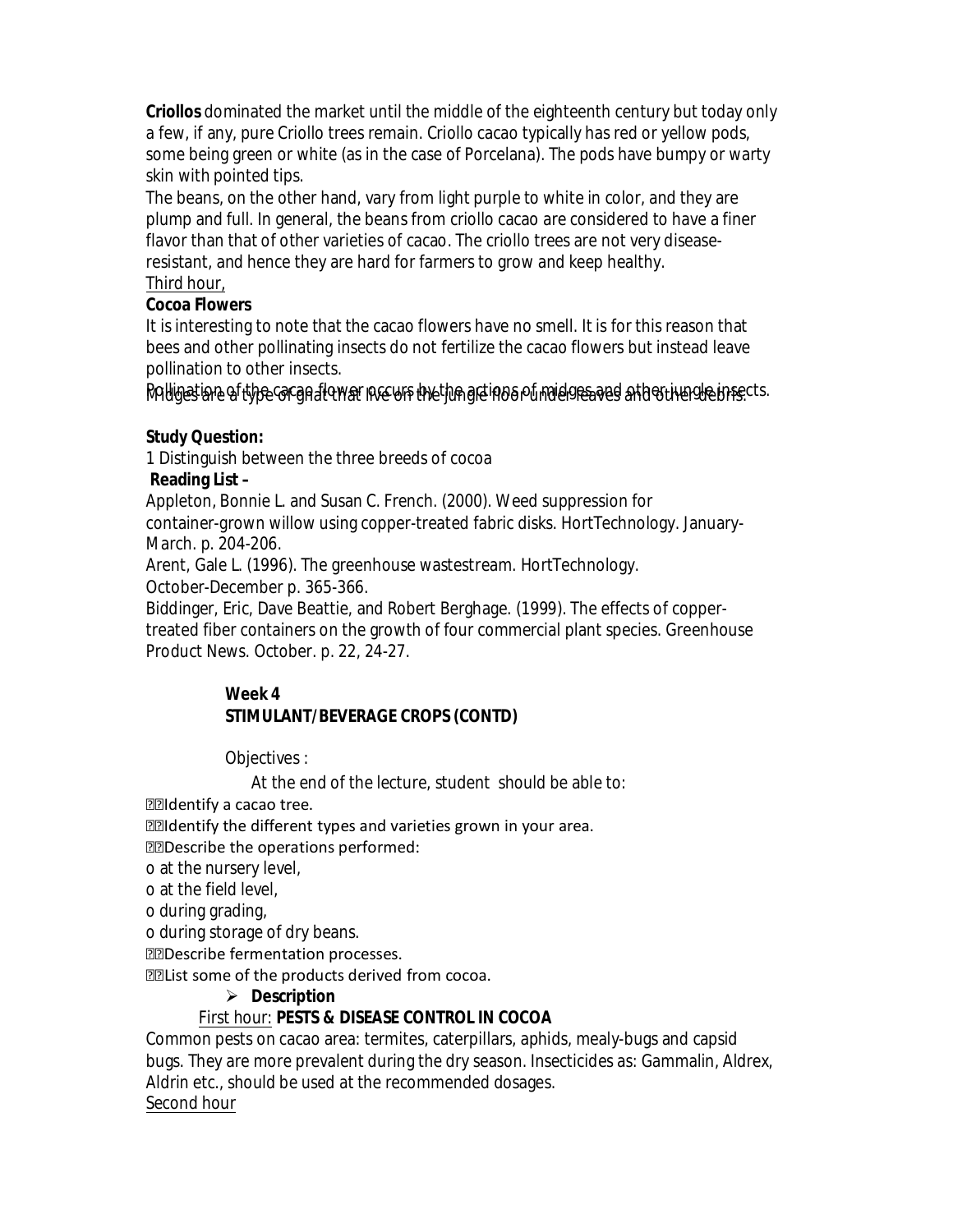### **FERTILIZER APPLICATION**

Where the soil fertility is in doubt, complete fertilizer can be applied. The recommended complete fertilizer is 15-15-5 or 15-15-10. An old mature plantation however needs lots of phosphorus to maintain high level fruit level. Where complete fertilizers are not available, phosphorus is recommended Phosphorus requirement for growing cocoa Phosphorus is vital for the growth processes of cocoa trees but only a small quantity is required. In most soils, incorporation of phosphate in planting holes gives a significant improvement in early growth.

### Third hour,

How long does it take for a cocoa pod to be ripe?

After successful pollination of the flowers the fruits containing the beans, known as cocoa pods, take 5 to 6 months to ripen.

### **Study Question:**

1. Identify the major nursery operations in the raising of cocoa seedlings

2. Explain any four of the operations.

3. Why is shade management important in cocoa nursery?

4. Why is 'insitu' planting not encouraged in cocoa production?

## **Reading List –**

Adomako, D., (1995). "Non-traditional uses of cocoa in Ghana". **Eighth meeting of the Advisory Group on the World Cocoa Economy**, 26th-30th June 1995, Yaounde,

Cameroon, pp.79-85. ICCO, Adu-Ampomah Y., Novak F., Afza R. and van Durren M.

(1987). "Embroid and plant production from cultured cocoa explants". **Proceedings of the Tenth International Cocoa Research Conference,** Santo Domingo, May, pp129-136 Amoah, J.E.K. (1995). **Development Of Consumption, Commercial Production And Marketing.** Jemre Enterprises,

Beckett S.T.,(1994). **Industrial Chocolate Manufacture and Use**. Second edition. Blackie Academic & Professional,

.Biscuit, Cake, Chocolate and Confectionery Alliance (BCCCA), (1996).**Cocoa Beans. Chocolate Manufacturers Quality Requirements.** 

#### **Week 5 STIMULANT/BEVERAGE CROPS (CONTD)**

Objectives :

At the end of the lecture, student should be able to:

Distinguish coffee tree from other trees

Identify the different species of coffee

Describe the agro-climatic and edaphic requirements for the cultivation and production of coffee.

**DED** escribe the nursery and field management operations necessary for the cultivation of coffee.

**DED** Describe the Harvesting and Processing of coffee beans Identify the uses of coffee.**Description**

### First hour:

### **BOTANY OF COFFEE**

Coffee belongs to the family **Rubiaceae** and genus **Coffea**. There are two main species of the coffee plant, the older one being **Coffea arabica** while the second species is **Coffea canephora (robusta).** Coffee is indigenous to south-western Ethiopia, specifically from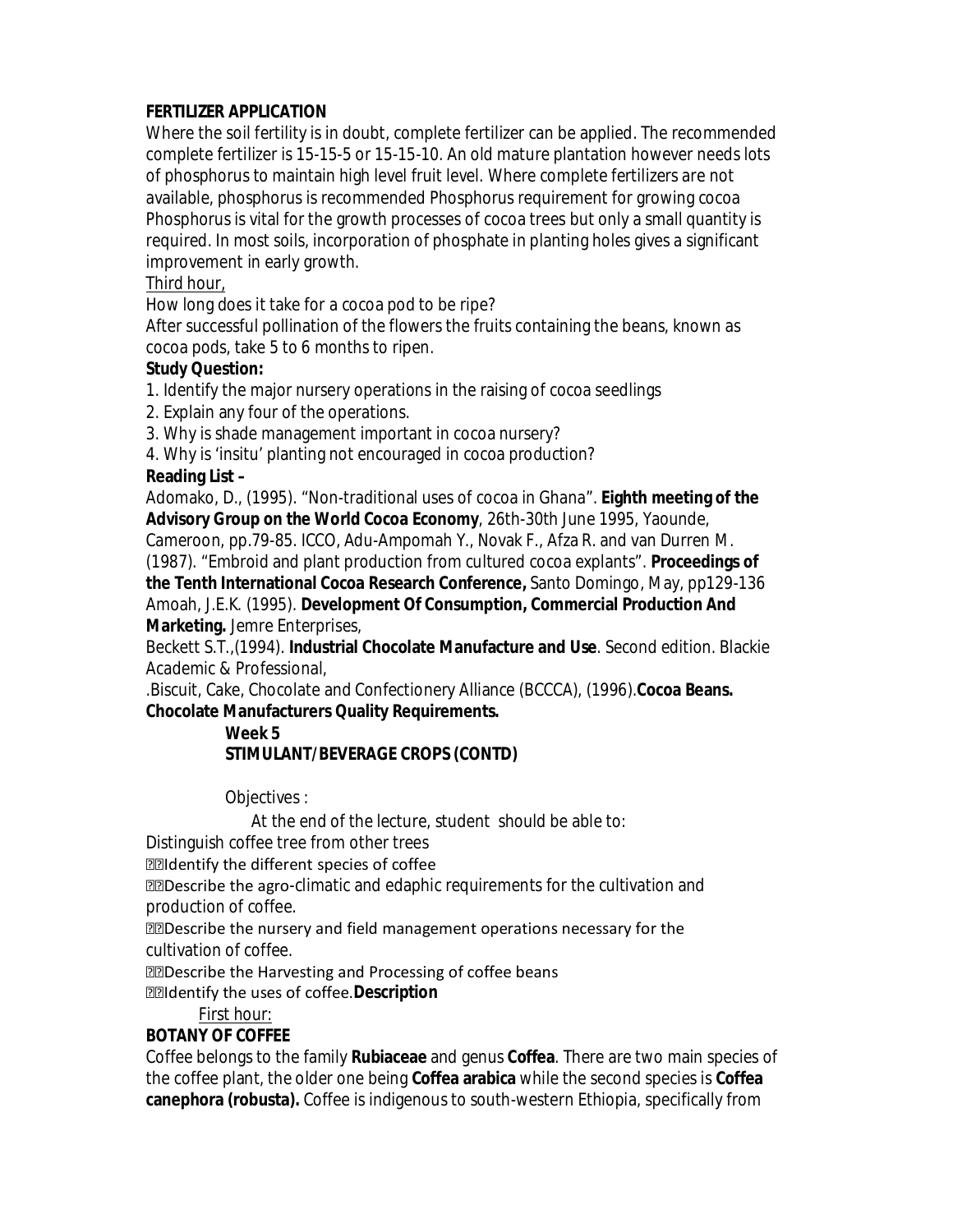Kaffa, from which it may have acquired its name. **Coffea arabica** is more susceptible to disease, and considered by most to taste better than the second species, **Coffea canephora (robusta).** Robusta, which probably originated in Uganda, contains about 40– 50% more caffeine, can be cultivated in environments where arabica will not thrive. For this reason it is used as an inexpensive substitute for arabica in many commercial coffee

blends. Compared to arabica, robusta tends to be bitter and has little flavor, with a telltale "burnt rubber" or "wet cardboard" aroma and flavour. Second hour

### **Propagation of coffee/ Maintenance of a Coffee Crop:**

Seed has good viability if stored properly and is considered an economical way to obtain trees that are sufficiently if not completely 'true' to the parent(s). Although seedlings have a good probability of producing good coffee, trees are grafted on seedling rootstock to

ensure reliable results. Grafting is done in the spring at or before leaf drop. Clonal reproduction is also done with cuttings.

Maintaining a coffee crop, outside of planting and harvesting, is not as involved as other activities in processing coffee. Unless the crop is in an area where annual rainfall must be augmented by irrigation, there are no irrigation needs for the crop. The usual weed and pest control measures are in place as they are with any agricultural operation. Fertilizer is applied to ensure the crop receives the proper required nutrients.

### Third hour,

#### **Pests and diseases**

How long does it take foMany pests and diseases can affect the coffee plant or its fruits, the most dangerous

being:

Fungal diseases

Nematodes infestation of the roots

Insect attack of the leaves

Insect attack of the cherries

**ELE** Fungal disease of the seedr a cocoa pod to be ripe?

After successful pollination of the flowers the fruits containing the beans, known as cocoa pods, take 5 to 6 months to ripen.

### **Study Question:**

1. Why are nursery operations very important in coffee propagation?

2. What are the major coffee diseases at the nursery stage?

3. Why are pests and diseases control very important in coffee plantation maintenance?

### **Reading List –**

Bunker, M. L.; McWilliams, M. (January 1979). "Caffeine content of common beverages". J. Am. Diet. Assoc. **74**: 28-32. Church of Jesus Christ of Latter-day Saints, Who Are the Mormons?, BeliefNet.com.

"Coffee, the Swedish Way" Coffee and Caffeine's Frequently Asked Questions from the alt.drugs.caffeine, alt.coffee, rec.food.drink.coffee Newsgroups, January 7, 1998 **^**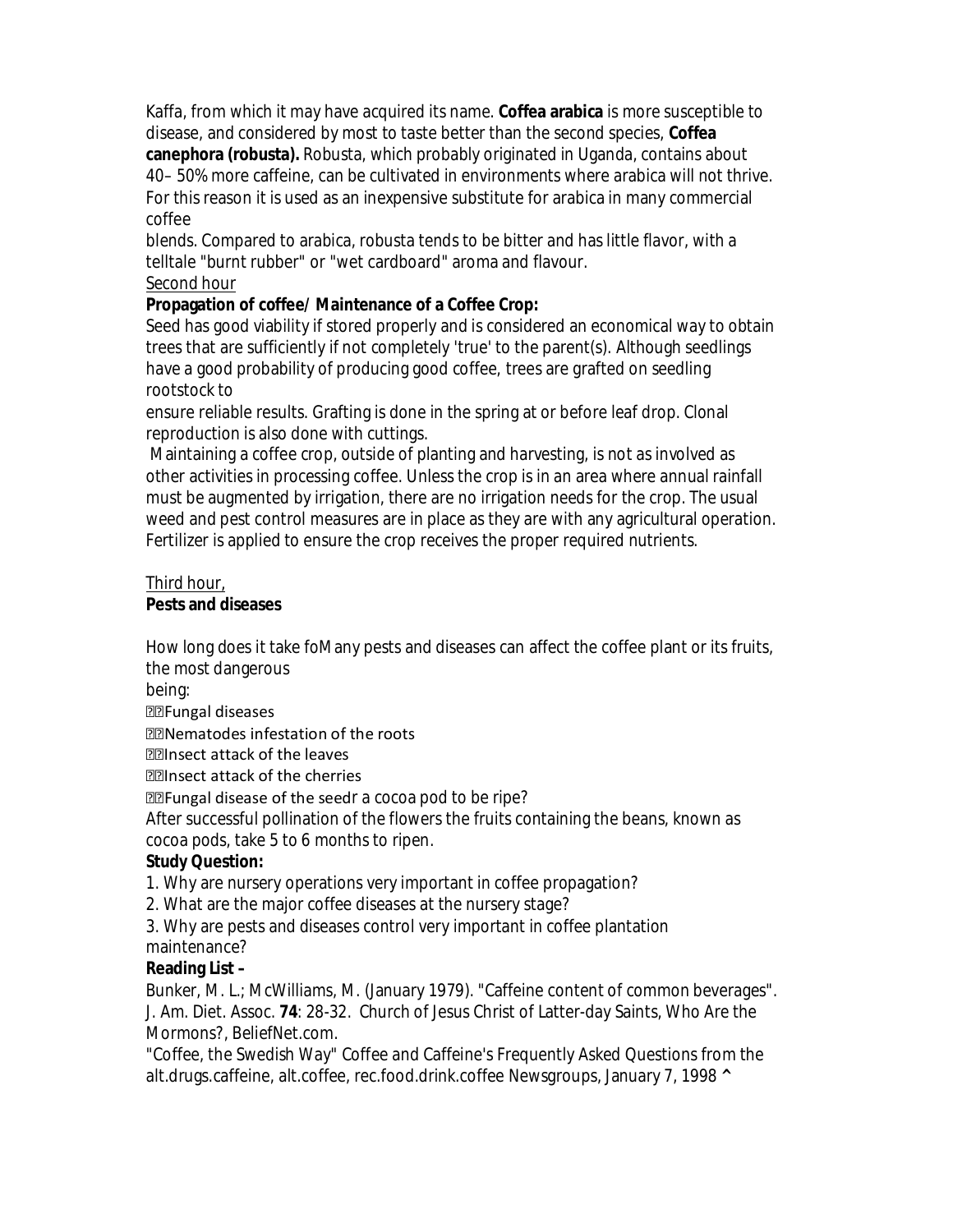Coffee: A Guide to Buying Brewing and Enjoying, 5th Edition, by Kenneth Davids Coffee:Oxford English Dictionary in The Oxford English Dictionary Online CoffeeGeek - So You Say There's a Coffee Crisis. Retrieved on 2006-08-26. **^**

#### **Week 6 OILPALM**

Objectives :

At the end of the lecture, student should be able to: Enumerate the botanical characteristics of palms Enumerate the different types of palms that exist in your environment Enumerate and describe the operations at the **EZIdentify and describe field management operations as:** 

### **Description**

First hour:

## **Oil palm History**

Palm oil (from the African oil palm, Elaeis guineensis) was long recognized in **West African** countries, and among West African peoples it is in widespread use as cooking oil. European merchants trading with West Africa occasionally purchased palm oil for use in **Europe**.

#### Second hour

### **Propagation oil palm**

Planting of oil palm seedlings should be done in May; as such the field planting must be prepared earlier. In planting with the ball of earth, the seedlings are lifted with a whole ball of earth in the nursery with a Wascot cylinder or spade.

#### Third hour,

### **Diseases of Oil Palms** –

could be broadly classified under two headings, namely Parasitic diseases and Deficiency diseases.

### **.Study Question:**

1. Describe the stage at which you can easily traasnsfer seedlings to the permanent site.

2. What are the advantages of polybags in oilpalm nursery operations?

### **Reading List –**

Hojgaard, A., Johansen, J., & Odum, S. (1989). A century of tree planting on the Faroe Islands.

Ann. Soc. Sci. Faeroensis Supplementum 14. Hornstra, 1990 `Effects of dietary lipids on some aspects of the cardiovascular risk profile'. In G. Ziant [ed.], LIPIDS AND HEALTH.

#### **Week 7 CITRUS**

Objectives :

At the end of the lecture, student should be able to:

Identify the origin and spread of the plant/crop called citrus.

Enumerate the original types that exist and their characteristics.

**ELIDENTIFY THE VALUAT STARE IS SET UP THE VALUAT EXIST OF STARK** In your area.

Enumerate the different types of nursery operations that are required in citrus cultivation.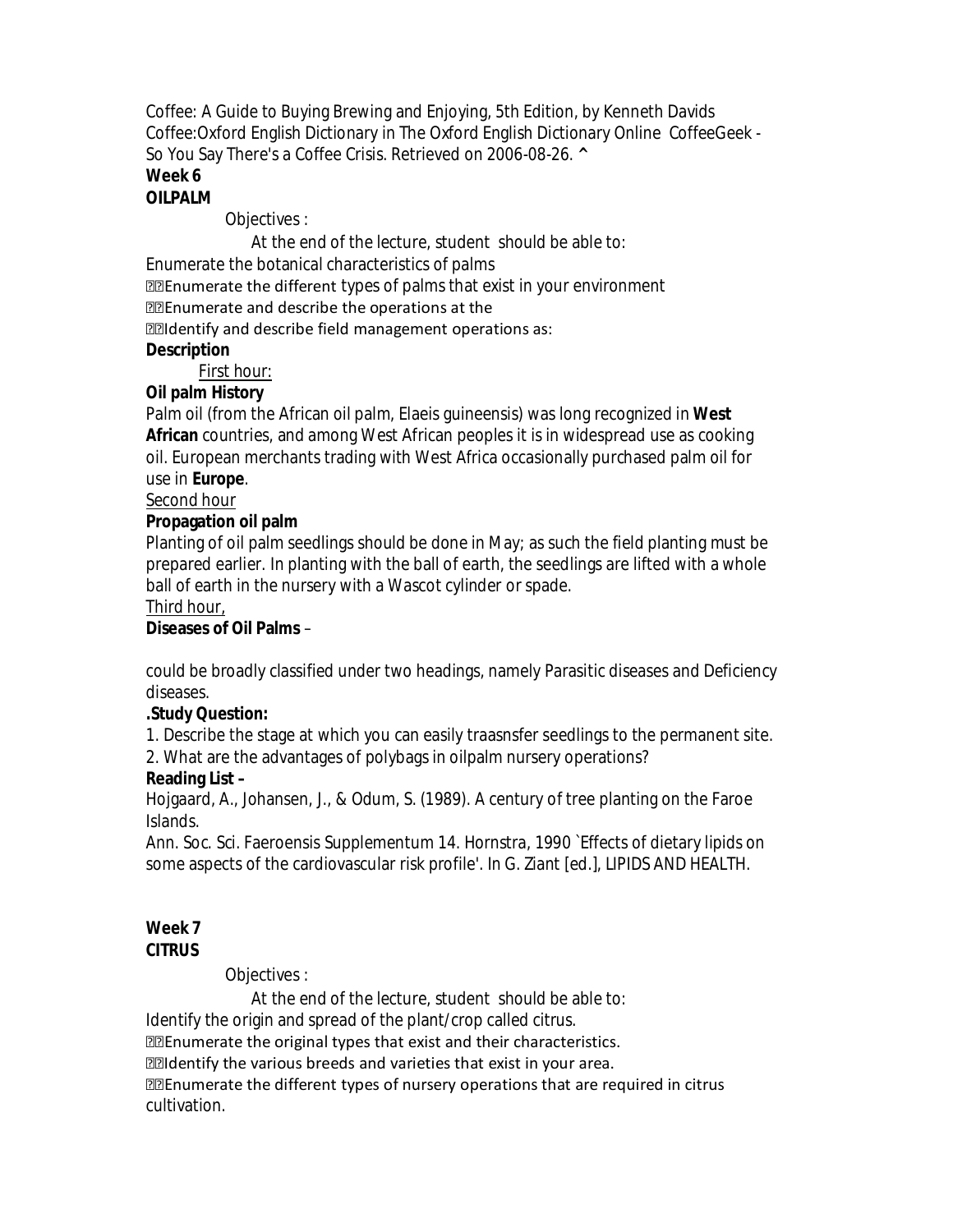Enumerate the field operations needed in citrus production.

Enumerate the uses of citrus bearing in mind, the various breeds and species. **Description**

### First hour:

### **History of citrus**

While the origin of citrus fruits cannot be precisely identified, researchers believe they began to appear in Southeast Asia around 4000BC. From there, they slowly spread to northern Africa mainly through migration and trade. During the period of the Roman Empire, demand by higher ranking members of society and increased trade allowed the fruits to spread to southern Europe. Citrus spread throughout Europe during the Middle Ages and were then brought to the Americas by Spanish explorers. Worldwide trade of citrus fruits didn't appear until the 1800s and trade in orange juice developed as late as 1940.

Second hour

### **Propagation of Sweet Oranges**

Planting Design - rectangular arrangements which eventually become tall hedgerows Spacings are typically 20 x 25 for grapefruit and vigorous trees, 15 x 20 for oranges and tangerines, and 12-15 x 18-20 for limes and smaller cultivars. Tree densities are now about 100-110 trees/acre for grapefruit, and 130-140 for sweet orange. Training and Pruning - very little training is needed. Young trees may be headed at 30 inches to induce branching, and stripped of trunk sprouts and suckers for the first 2 years. They may be defruited for a year or two to induce vegetative growth. At maturity, trees are mechanically hedged and topped to form hedges about 12 ft tall and wide. Almost no hand pruning is done.

### Third hour,

### **Harvesting of Citrus**

After citrus is packed, it is transported away from the packing house and enters wholesale and retail market channels. In addition to commercial production, citrus is widely grown for personal use in backyard orchards, roadsides, and in small subsistence plots. Growing citrus for this use is extremely variable. Trees may be grown from seed, grafted by the grower, purchased from commercial sources, and so forth. Varietal selection is based on personal preference rather than economic factors. Citrus is also prized for its ornamental value and often

serves a decorative purpose as well. There are some cultivars that are grown strictly as ornamentals, such as some variegated types and the Buddha's Hand citron. Citrus is hand harvested, whether processed or marketed fresh. Mechanical harvesters have been used for processed fruit in Florida and are increasing in popularity due to high labor costs and lack of labor availability.

### **Study Question:**

- 1. What is the best method of harvesting oranges and at what stage should the fruits be harvested?
- 2 . How do you effect uniform ripening in citrus?

### **Reading List –**

Crop Protection Reference. 2002. C&P Press. New York. 2391 pp. Insects and Mites of Louisiana Citrus. 2000. LSU extension publication 1261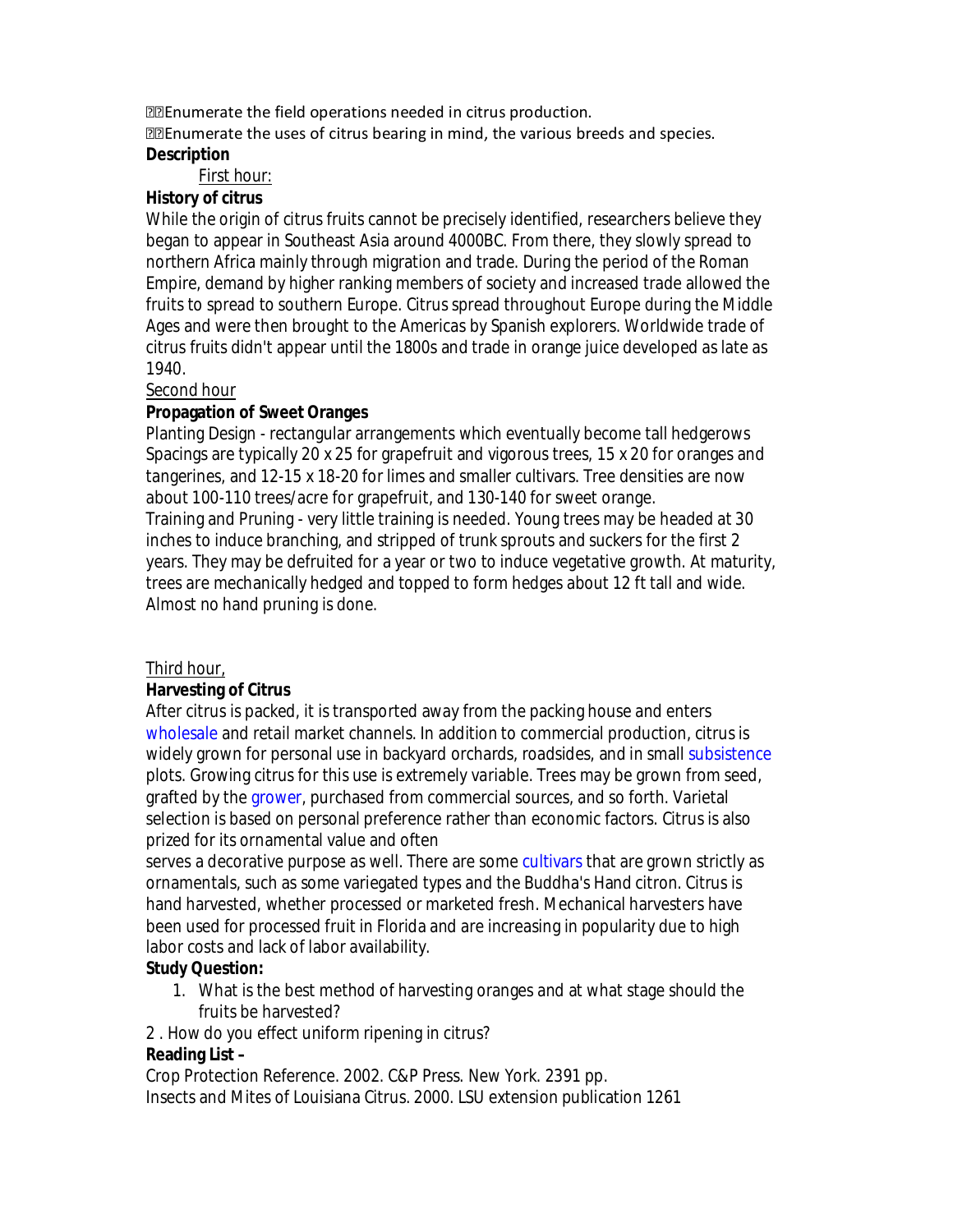Louisiana Commercial Citrus Production. 1994. LSU extension publication 2456 Louisiana Citrus Disease Spray Schedule. 2001. LSU extension publication 2002 Louisiana Citrus Spray Schedule. 2002. LSU extension publication

Document prepared by: Matt Shipp, Extension Associate, LSU AgCenter

# **Week 8 CASHEW**

Objectives :

At the end of the lecture, student should be able to: Identify and describe cashew as a crop.

o Enumerate the agronomic requirements for cashew cultivation.

o Describe nursery and field operations in the management of cashew production

o Describe the harvesting and processing of cashew nuts and fruits.

o Enumerate some of the uses of cashew fruits, nuts and tree.

## **Description**

First hour:

## **Origin and Spread of Cashew**

The first western people who sighted the cashew tree was by the Portuguese. They invaded Brazil in the 1500's. Portuguese seamen brought the seeds of the cashew nut treefrom Brazil to be planted by the early settlers along the east coast of Africa. The trees took root and thrived. It was not long before cashew trees were growing wild along the

entire coast of Mozambique. They spread to Kenya and Tanzania.

Second hour

## **Agro-Climatic and Edaphic Requirements for Cashew Trees**

It requires a warm humid climate, with a minimum of 600mm rainfall, but well distributed rainfall is more important. Cashew thrives under a wide range of temperatures from 15o to 40o degrees Celsious. Cashew does not grow well in areas subject to frost and cold waves. It is also drought resistant. The cashew is a strong plant that is renowned for growing in soils, especially sandy soils that are generally unsuitable for other fruit trees. A spacing of 7.5m x 7.5m or 8m x 8m is recommended for cashew which gives a tree density of 175 and 156 trees per ha, respectively. Third hour,

## **Harvesting Of Nuts and Cashew Yields**

Bearing commences after the third year of planting and the trees will be in full production by the tenth year whilst the economic life of a tree is about 20 years. The main harvesting season is from February to May. Most farmers harvest their crop before they drop to prevent pilferage. This very often results in poor quality of the kernels.The optimum

stage of harvest is when nuts drop to the ground. High quality nuts are obtained when freshly fallen nuts are separated from the cashew.

## **Study Question:**

1. Describe the nursery operations required in cashew cultivation.

2. Describe some of the field operations in the area of pests and diseases management in cashew plantation.

3. Discuss the processing of cashew nuts and fruits.

## **Reading List –**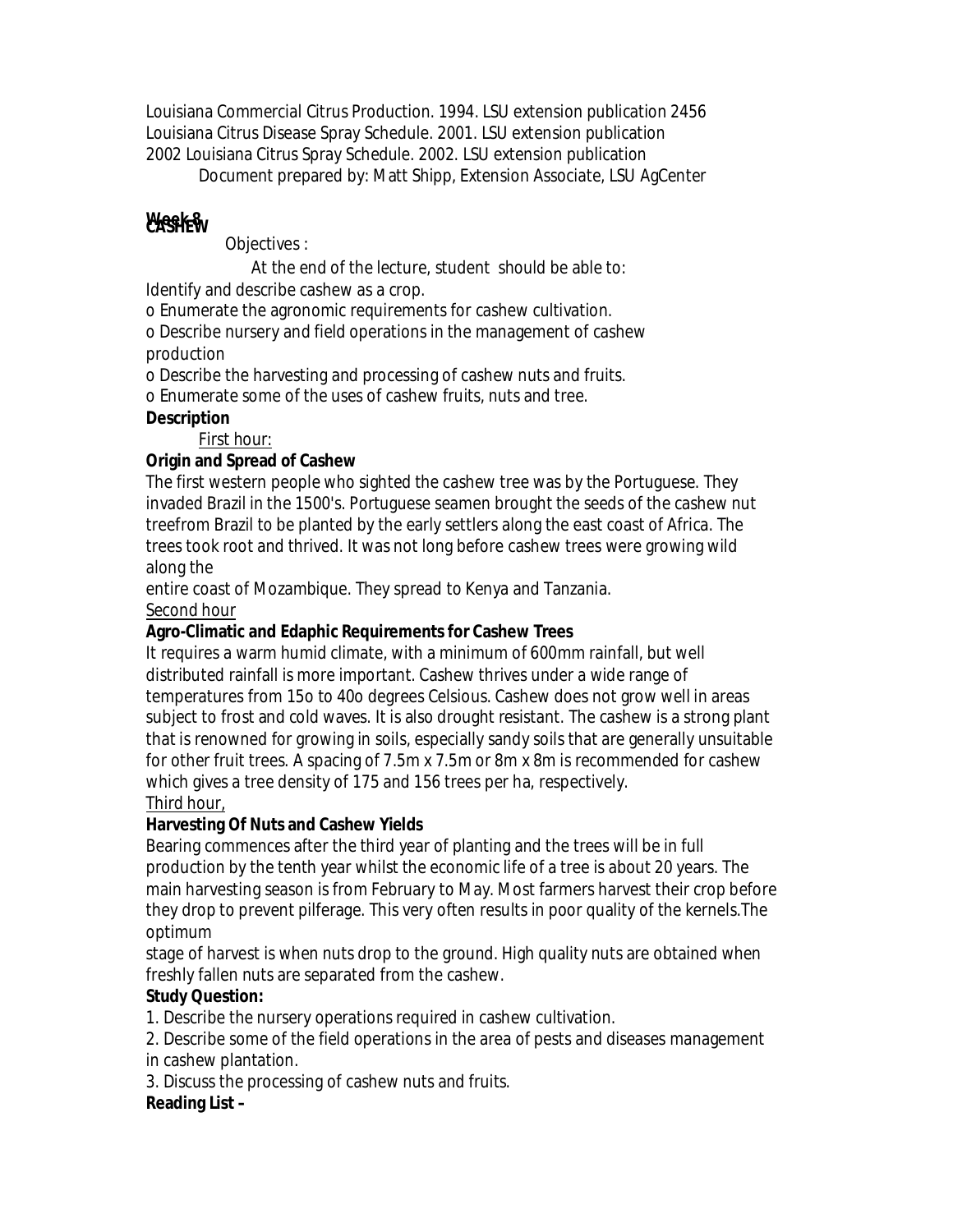Azam-Ali, S.H. and E.C. Judge. 2001. Small-scale cashew nut processing. FAO, Rome. Bhaskara Rao, E.V.V. and H.H. Khan (eds). 1984. Cashew research and development. Indian Soc. Plantation Crops, Kerala, India.

Duke, J.A. 2001. Handbook of nuts. CRC Press, Boca Raton, FL.

#### **Week 9**

#### **BAN**ANAS AND PLANTAINS

Objectives :

At the end of the lecture, student should be able to:

Identify a banana plant

Distinguish between the different types of cultivars of the Musa Spp.

Discuss the cultivation of bananas

**IIIdentify steps to combat and control diseases in banana plantations.** 

Identify some of the uses of banana

Discuss banana trade.

Identify some scientific technologies in the improvement of banana cultivars **Description**

First hour:

### **BOTANY OF BANANAS AND PLANTAINS**

### **Musa (bananas and plantains)**

**Kingdom-Plantae; Division-Magnoliphyta; Class-Liliopsida;(Life; Embryophyta (plants); Angiospermae (flowering plants); Monocotyledons); Order: Zingiberales;**Family**: Musaceae; Genus: Musa.**

The domestication of bananas took place in southeastern Asia. Many species of wild bananas still occur in New Guinea, Malaysia, Indonesia and the Philippines. Second hour

Cultivated bananas are sterile ( parthenocarpic), meaning that they do not produce viable seeds. Lacking seeds, another form of propagation is required. This involves removing and transplanting part of the underground stem (called a corm). Usually this is done by carefully removing a sucker (a vertical shoot that develops from the base of the banana pseudostem) with some roots intact.

### Third hour,

### **Pests and diseases**

While in no danger of outright extinction, the most common edible banana cultivar 'Cavendish' (extremely popular in Europe and the Americas) could become unviable for large-scale cultivation in the next 10-20 years. Its predecessor 'Gros Michel', discovered in the 1820s, has already suffered this fate. Like almost all bananas, it lacks genetic diversity, which makes it vulnerable to diseases, which threaten both commercial cultivation and the small-scale subsistence farming.

### **Study Question:**

1. What is the difference between banana and plantain?

2. Bearing in mind the cultivation and propagation method of Bananas, how best can the cultivars be improved?

3. Describe the field maintenance operations in banana plantation.

### **Reading List –**

Denham, T., Haberle, S. G., Lentfer, C., Fullagar, R., Field, J., Porch, N., Therin, M., Winsborough B., and Golson, J. Multi-disciplinary Evidence for the Origins of Agriculture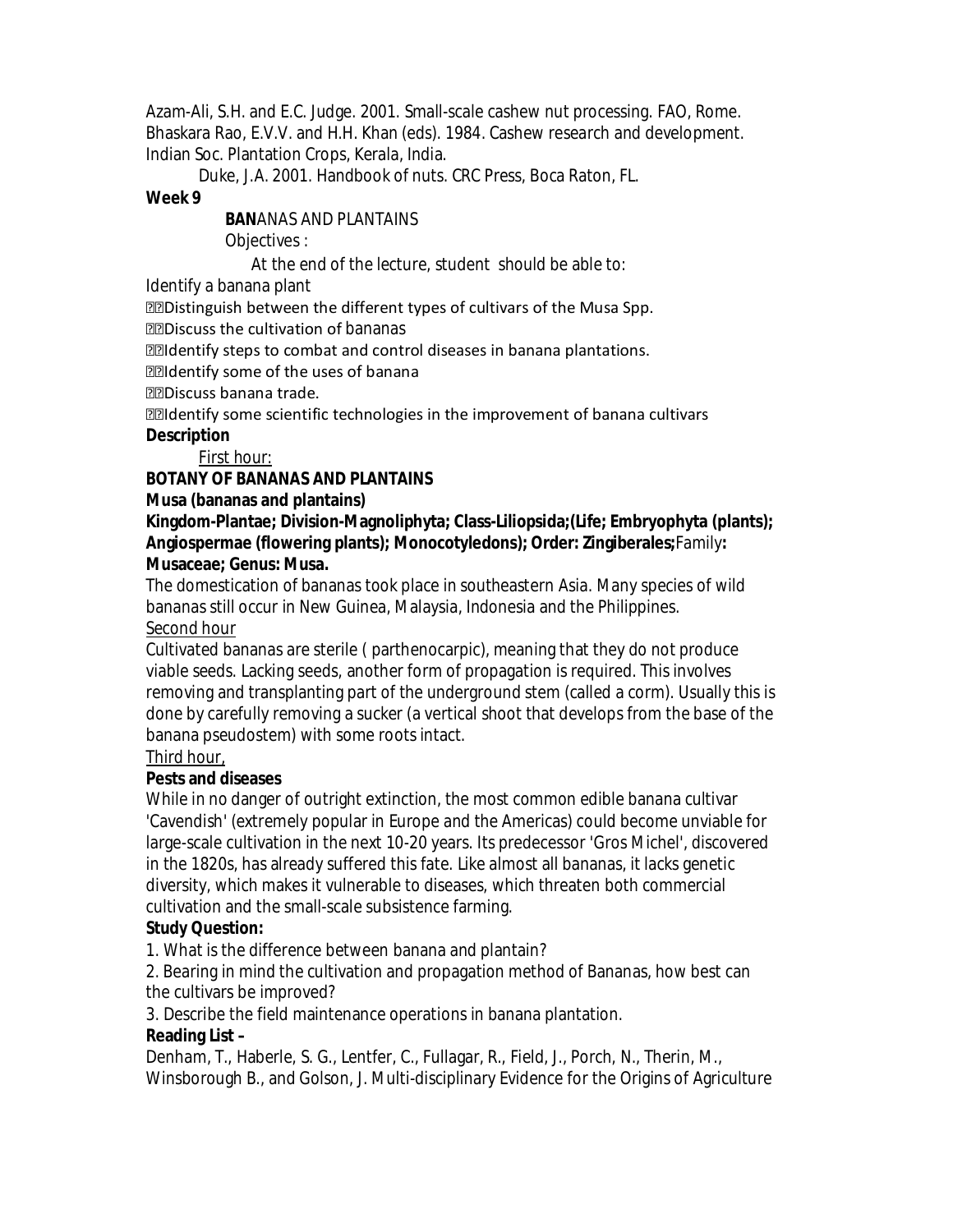from 6950-6440 Cal BP at Kuk Swamp in the Highlands of New Guinea. Science, June 2003 issue.

Editors (2006). "Banana fiber rugs". Dwell **6** (7): 44.

Brief mention of banana fibre rugs FAO. Bananas Commodity notes: Final results of the 2003 season, 2004.

### **Week 10**

#### **Rubber**

Objectives :

At the end of the lecture, student should be able to:

Identify and describe a rubber plant

**Eldenumerate the different types available in Nigeria** 

**DED** Describe the nursery operations in rubber cultivation

**DE**describe field operations in maintenance of rubber plantation

**Elgenumerate the tools used in tapping rubber latex** 

*D* describe the process of tapping and the processing of latex

enumerate the uses of rubber**Description**

First hour:

### **Botany of Rubber**

It is a native of the Amazon basin and introduced from there to countries in the tropical belts of Asia and Africa during late 19th century. It can be termed as the most far reaching and successful of introductions in plant history resulting in plantations over 9.3 million hectares, 95 per cent of it across the globe in Asia.

#### Second hour

## **Agro-Climatic Requirements for Rubber Production**

### **Climatic factors**

Hevea brasiliensis is a tropical tree. It grows best at temperatures of 20-28°C with a welldistributed annual rainfall of 1,800-2,000 mm. It grows satisfactorily up to 600 metres above sea level (but is capable of growing much higher - to at least 1000 metres near the Equator), and will perform on most soils provided drainage is adequate. Hevea tends to

be damaged by high winds. Its required temperature and rainfall define its prime growing area as between the 10° latitudes on either side of the equator, but is cultivated much further north (Guatemala, Mexico and China) and south (Sao Paulo region of Brazil).

### Third hour,

### **Diseases and Pests**

Crop losses resulting from ravages of disease causing agencies in rubber plantations are substantial. Timely plant protection operations ensure healthy growth and

economic production. The major diseases and pests of rubber are given below. Abnormal Leaf Fall

### Shoot Rot

**PRPowdery Mildew** 

Colletotrichum Leaf Disease

### **Study Question:**

1 What are the different types of nursery operations in rubber?